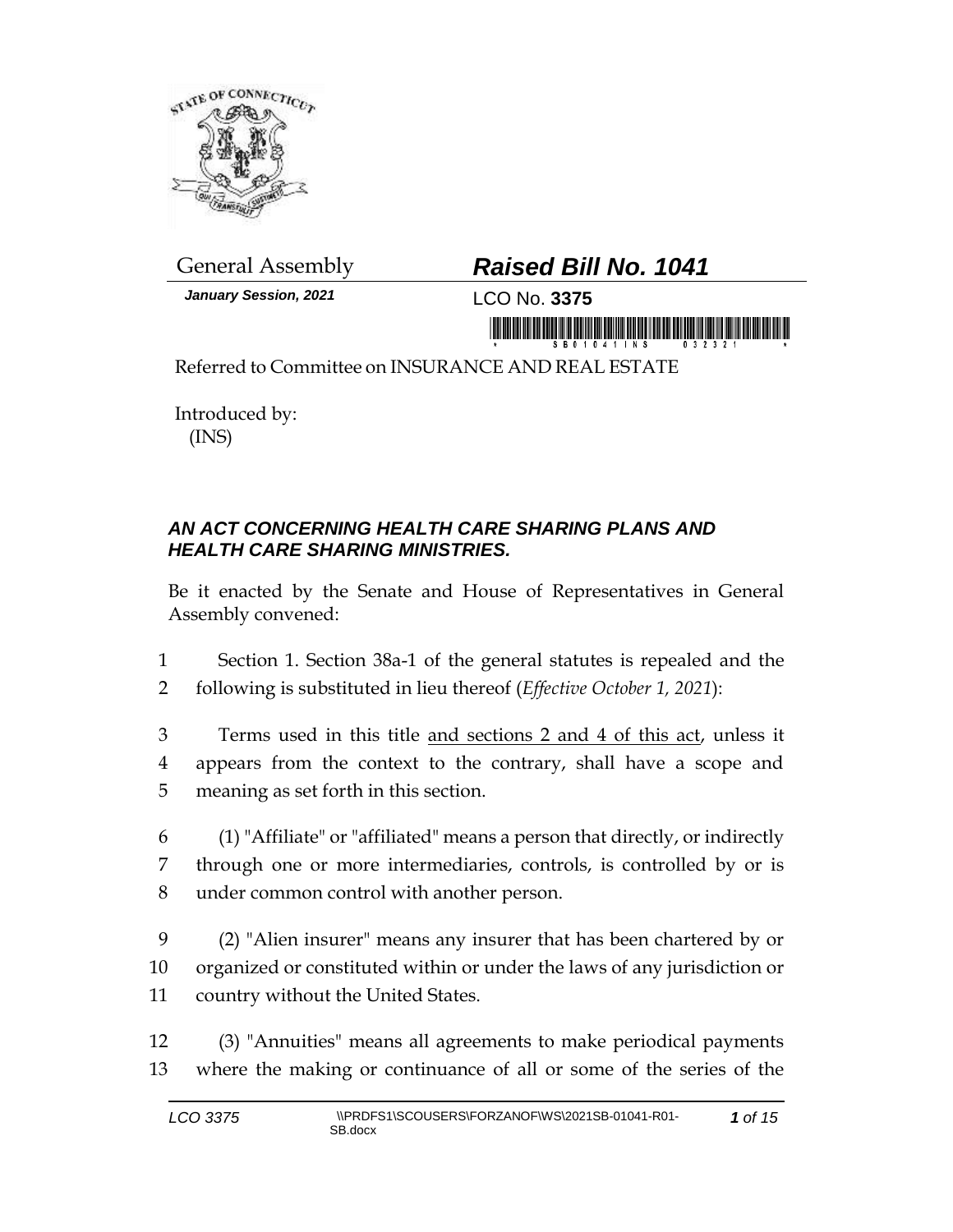payments, or the amount of the payment, is dependent upon the continuance of human life or is for a specified term of years. This definition does not apply to payments made under a policy of life insurance.

(4) "Commissioner" means the Insurance Commissioner.

 (5) "Control", "controlled by" or "under common control with" means the possession, direct or indirect, of the power to direct or cause the direction of the management and policies of a person, whether through the ownership of voting securities, by contract other than a commercial contract for goods or nonmanagement services, or otherwise, unless the power is the result of an official position with the person.

 (6) "Domestic insurer" means any insurer that has been chartered by, incorporated, organized or constituted within or under the laws of this state.

 (7) "Domestic surplus lines insurer" means any domestic insurer that has been authorized by the commissioner to write surplus lines insurance.

 (8) "Foreign country" means any jurisdiction not in any state, district or territory of the United States.

 (9) "Foreign insurer" means any insurer that has been chartered by or organized or constituted within or under the laws of another state or a territory of the United States.

 (10) "Insolvency" or "insolvent" means, for any insurer, that it is unable to pay its obligations when they are due, or when its admitted assets do not exceed its liabilities plus the greater of: (A) Capital and surplus required by law for its organization and continued operation; or (B) the total par or stated value of its authorized and issued capital stock. For purposes of this subdivision "liabilities" shall include but not be limited to reserves required by statute or by regulations adopted by the commissioner in accordance with the provisions of chapter 54 or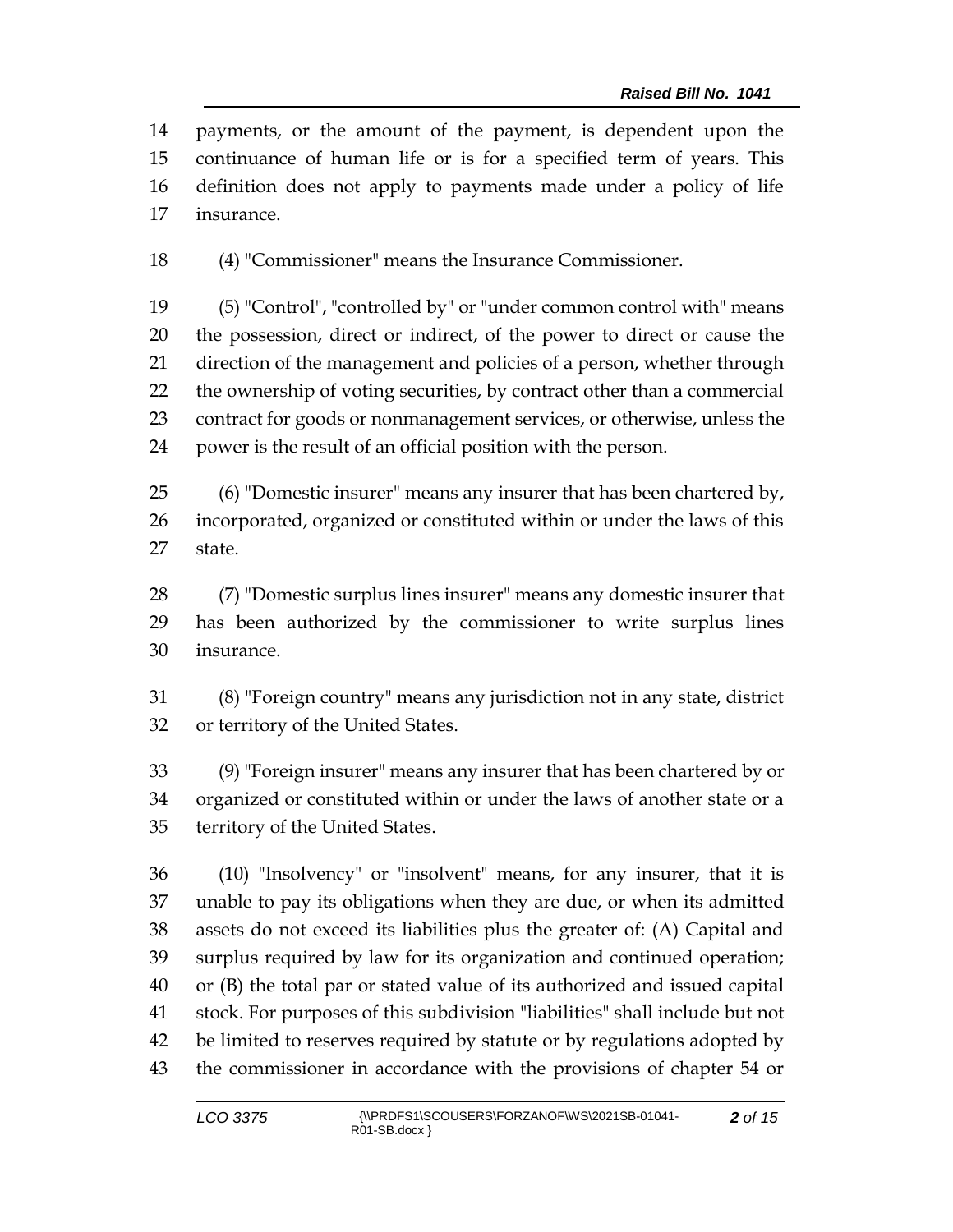specific requirements imposed by the commissioner upon a subject company at the time of admission or subsequent thereto.

 (11) "Insurance" means any agreement to pay a sum of money, provide services or any other thing of value on the happening of a particular event or contingency or to provide indemnity for loss in respect to a specified subject by specified perils in return for a consideration. In any contract of insurance, an insured shall have an interest which is subject to a risk of loss through destruction or impairment of that interest, which risk is assumed by the insurer and such assumption shall be part of a general scheme to distribute losses among a large group of persons bearing similar risks in return for a ratable contribution or other consideration.

 (12) "Insurer" or "insurance company" includes any person or combination of persons doing any kind or form of insurance business other than a fraternal benefit society, and shall include a receiver of any insurer when the context reasonably permits.

 (13) "Insured" means a person to whom or for whose benefit an insurer makes a promise in an insurance policy. The term includes policyholders, subscribers, members and beneficiaries. This definition applies only to the provisions of this title and does not define the meaning of this word as used in insurance policies or certificates.

 (14) "Life insurance" means insurance on human lives and insurances pertaining to or connected with human life. The business of life insurance includes granting endowment benefits, granting additional benefits in the event of death by accident or accidental means, granting additional benefits in the event of the total and permanent disability of the insured, and providing optional methods of settlement of proceeds. Life insurance includes burial contracts to the extent provided by section 38a-464.

 (15) "Mutual insurer" means any insurer without capital stock, the managing directors or officers of which are elected by its members.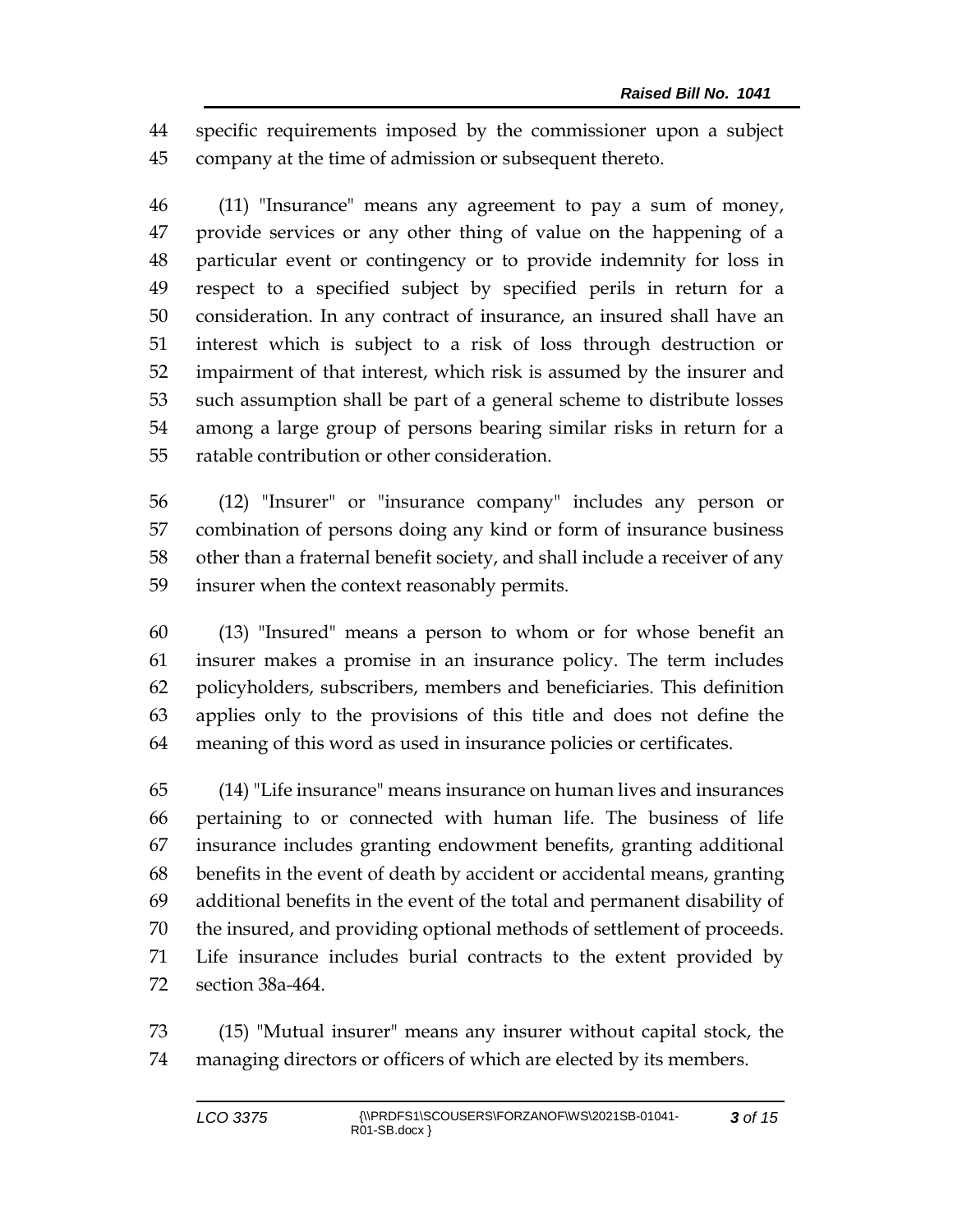(16) "Person" means an individual, a corporation, a partnership, a limited liability company, an association, a joint stock company, a business trust, an unincorporated organization or other legal entity.

 (17) "Policy" means any document, including attached endorsements and riders, purporting to be an enforceable contract, which memorializes in writing some or all of the terms of an insurance contract.

(18) "State" means any state, district, or territory of the United States.

 (19) "Subsidiary" of a specified person means an affiliate controlled by the person directly, or indirectly through one or more intermediaries.

 (20) "Unauthorized insurer" or "nonadmitted insurer" means an insurer that has not been granted a certificate of authority by the commissioner to transact the business of insurance in this state or an insurer transacting business not authorized by a valid certificate.

 (21) "United States" means the United States of America, its territories and possessions, the Commonwealth of Puerto Rico and the District of Columbia.

 Sec. 2. (NEW) (*Effective October 1, 2021*) (a) For the purposes of this section, "health care sharing plan" means an arrangement of members that encourages its members, or an affiliation or network of individuals that encourages such individuals, to cover, in whole or in part, the medical, health care, assisted living or prescription drug costs, or wellness expenses, of other such members or individuals.

 (b) Notwithstanding any provision of the general statutes, no person shall receive a fee or anything of value in exchange for:

 (1) Selling or soliciting a health care sharing plan for a resident of this state;

(2) Negotiating a health care sharing plan on behalf of a resident of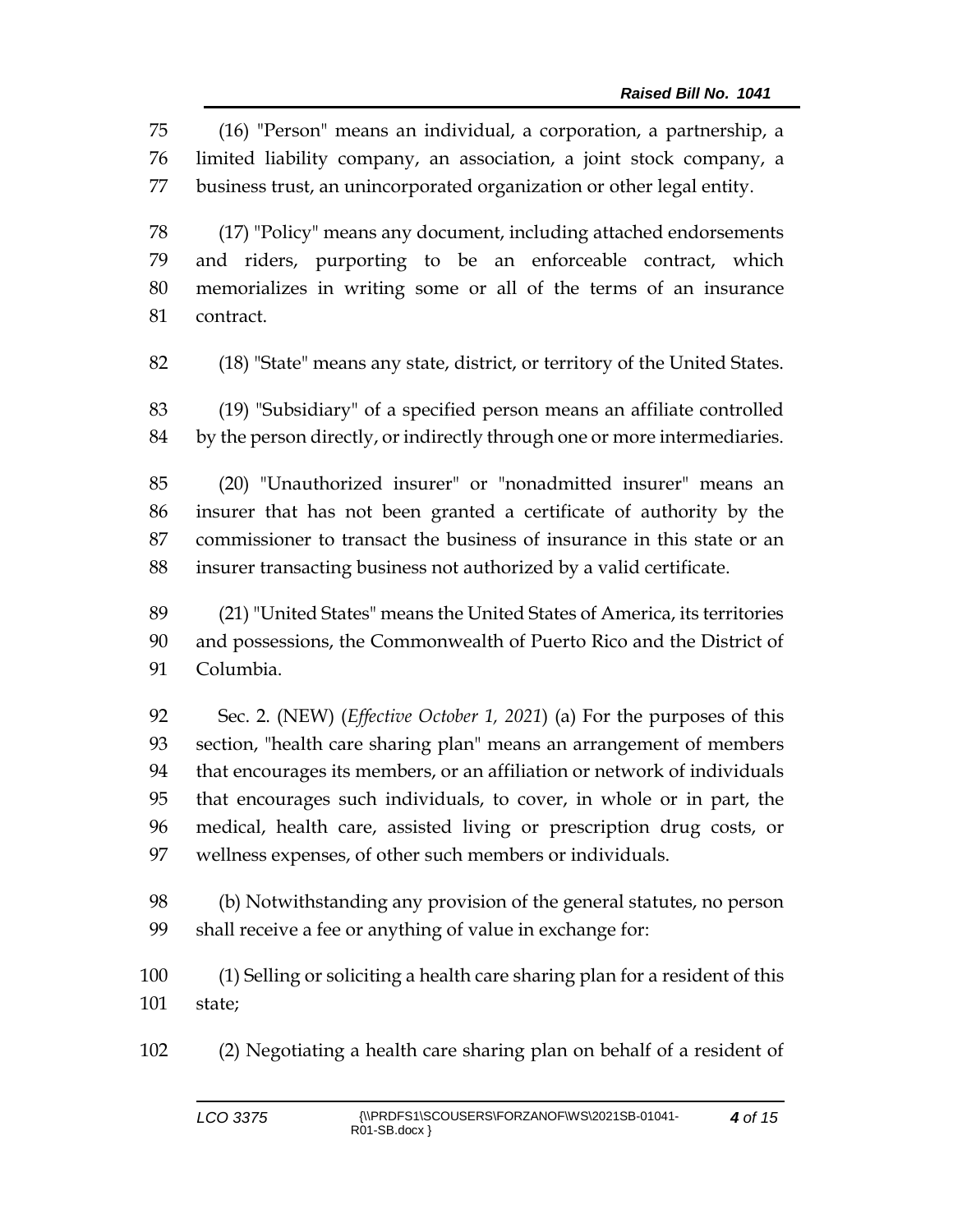this state; or

 (3) Administering a health care sharing plan that includes a resident of this state.

 (c) Any violation of this section shall be deemed an unfair method of competition and unfair and deceptive act or practice in the business of insurance under section 38a-816 of the general statutes, as amended by this act.

 Sec. 3. Section 38a-816 of the general statutes is repealed and the following is substituted in lieu thereof (*Effective October 1, 2021*):

 The following are defined as unfair methods of competition and unfair and deceptive acts or practices in the business of insurance:

 (1) Misrepresentations and false advertising of insurance policies. Making, issuing or circulating, or causing to be made, issued or circulated, any estimate, illustration, circular or statement, sales presentation, omission or comparison which: (A) Misrepresents the benefits, advantages, conditions or terms of any insurance policy; (B) misrepresents the dividends or share of the surplus to be received, on any insurance policy; (C) makes any false or misleading statements as to the dividends or share of surplus previously paid on any insurance policy; (D) is misleading or is a misrepresentation as to the financial condition of any person, or as to the legal reserve system upon which any life insurer operates; (E) uses any name or title of any insurance policy or class of insurance policies misrepresenting the true nature thereof; (F) is a misrepresentation, including, but not limited to, an intentional misquote of a premium rate, for the purpose of inducing or tending to induce to the purchase, lapse, forfeiture, exchange, conversion or surrender of any insurance policy; (G) is a misrepresentation for the purpose of effecting a pledge or assignment of or effecting a loan against any insurance policy; or (H) misrepresents any insurance policy as being shares of stock.

(2) False information and advertising generally. Making, publishing,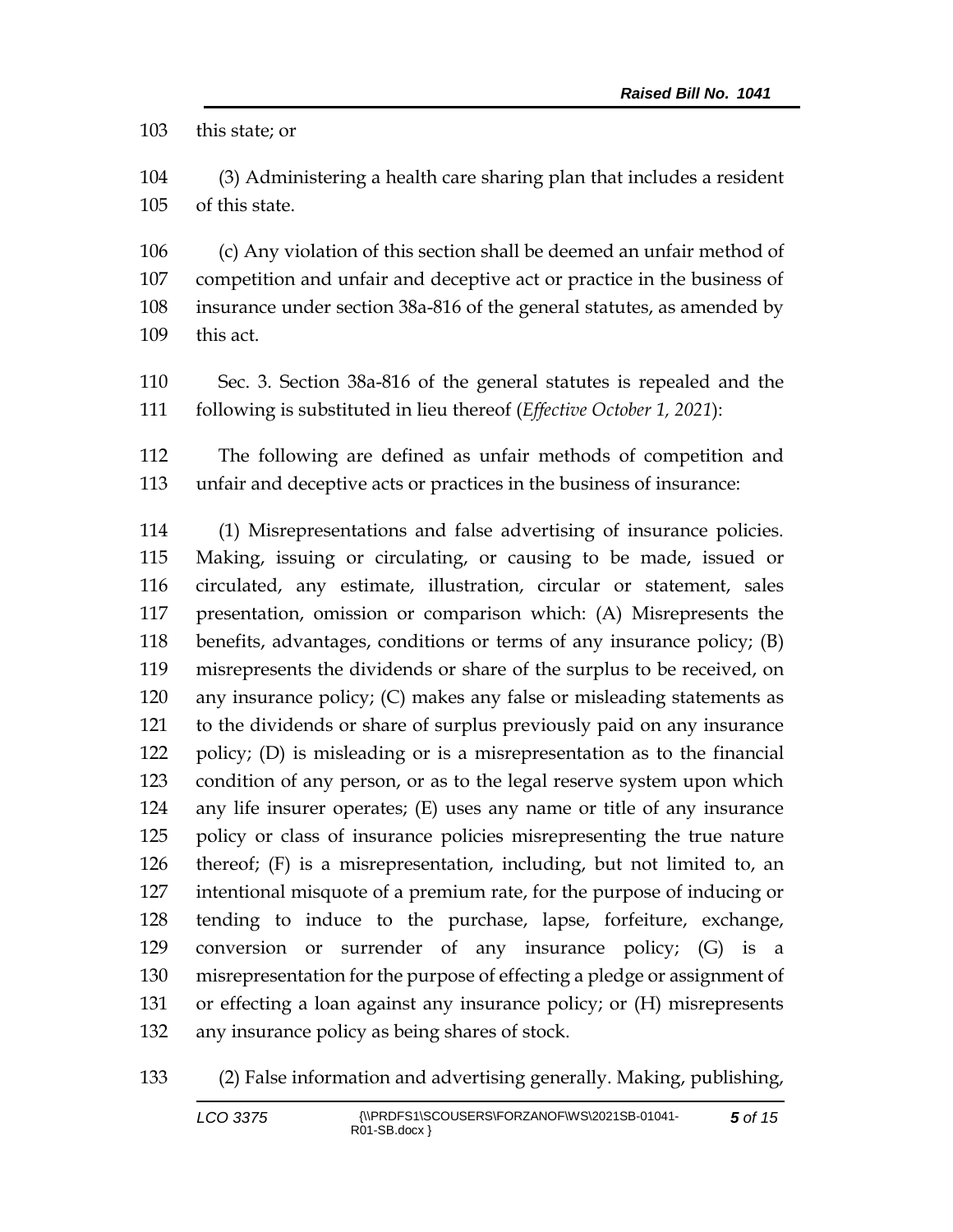disseminating, circulating or placing before the public, or causing, directly or indirectly, to be made, published, disseminated, circulated or 136 placed before the public, in a newspaper, magazine or other publication, or in the form of a notice, circular, pamphlet, letter or poster, or over any radio or television station, or in any other way, an advertisement, announcement or statement containing any assertion, representation or statement with respect to the business of insurance or with respect to any person in the conduct of his insurance business, which is untrue, deceptive or misleading.

 (3) Defamation. Making, publishing, disseminating or circulating, directly or indirectly, or aiding, abetting or encouraging the making, publishing, disseminating or circulating of, any oral or written statement or any pamphlet, circular, article or literature which is false or maliciously critical of or derogatory to the financial condition of an insurer, and which is calculated to injure any person engaged in the business of insurance.

 (4) Boycott, coercion and intimidation. Entering into any agreement to commit, or by any concerted action committing, any act of boycott, coercion or intimidation resulting in or tending to result in unreasonable restraint of, or monopoly in, the business of insurance.

 (5) False financial statements. Filing with any supervisory or other public official, or making, publishing, disseminating, circulating or delivering to any person, or placing before the public, or causing, directly or indirectly, to be made, published, disseminated, circulated or delivered to any person, or placed before the public, any false statement of financial condition of an insurer with intent to deceive; or making any false entry in any book, report or statement of any insurer with intent to deceive any agent or examiner lawfully appointed to examine into its condition or into any of its affairs, or any public official to whom such insurer is required by law to report, or who has authority by law to examine into its condition or into any of its affairs, or, with like intent, wilfully omitting to make a true entry of any material fact pertaining to the business of such insurer in any book, report or statement of such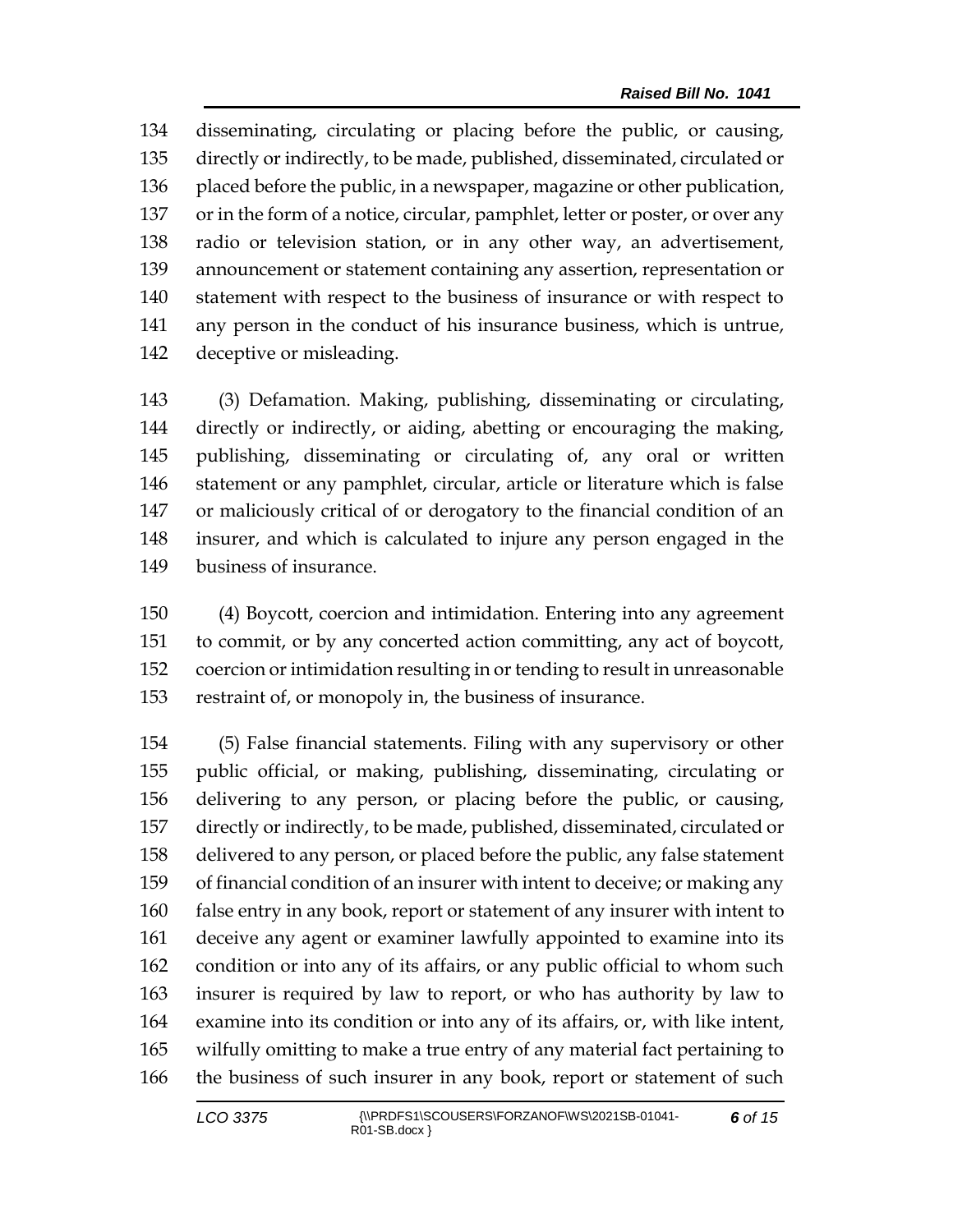insurer.

 (6) Unfair claim settlement practices. Committing or performing with such frequency as to indicate a general business practice any of the following: (A) Misrepresenting pertinent facts or insurance policy provisions relating to coverages at issue; (B) failing to acknowledge and act with reasonable promptness upon communications with respect to claims arising under insurance policies; (C) failing to adopt and implement reasonable standards for the prompt investigation of claims arising under insurance policies; (D) refusing to pay claims without conducting a reasonable investigation based upon all available information; (E) failing to affirm or deny coverage of claims within a reasonable time after proof of loss statements have been completed; (F) not attempting in good faith to effectuate prompt, fair and equitable settlements of claims in which liability has become reasonably clear; (G) compelling insureds to institute litigation to recover amounts due under an insurance policy by offering substantially less than the amounts ultimately recovered in actions brought by such insureds; (H) attempting to settle a claim for less than the amount to which a reasonable man would have believed he was entitled by reference to written or printed advertising material accompanying or made part of an application; (I) attempting to settle claims on the basis of an application which was altered without notice to, or knowledge or consent of the insured; (J) making claims payments to insureds or beneficiaries not accompanied by statements setting forth the coverage under which the payments are being made; (K) making known to insureds or claimants a policy of appealing from arbitration awards in favor of insureds or claimants for the purpose of compelling them to accept settlements or compromises less than the amount awarded in arbitration; (L) delaying the investigation or payment of claims by requiring an insured, claimant, or the physician of either to submit a preliminary claim report and then requiring the subsequent submission of formal proof of loss forms, both of which submissions contain substantially the same information; (M) failing to promptly settle claims, where liability has become reasonably clear, under one portion of the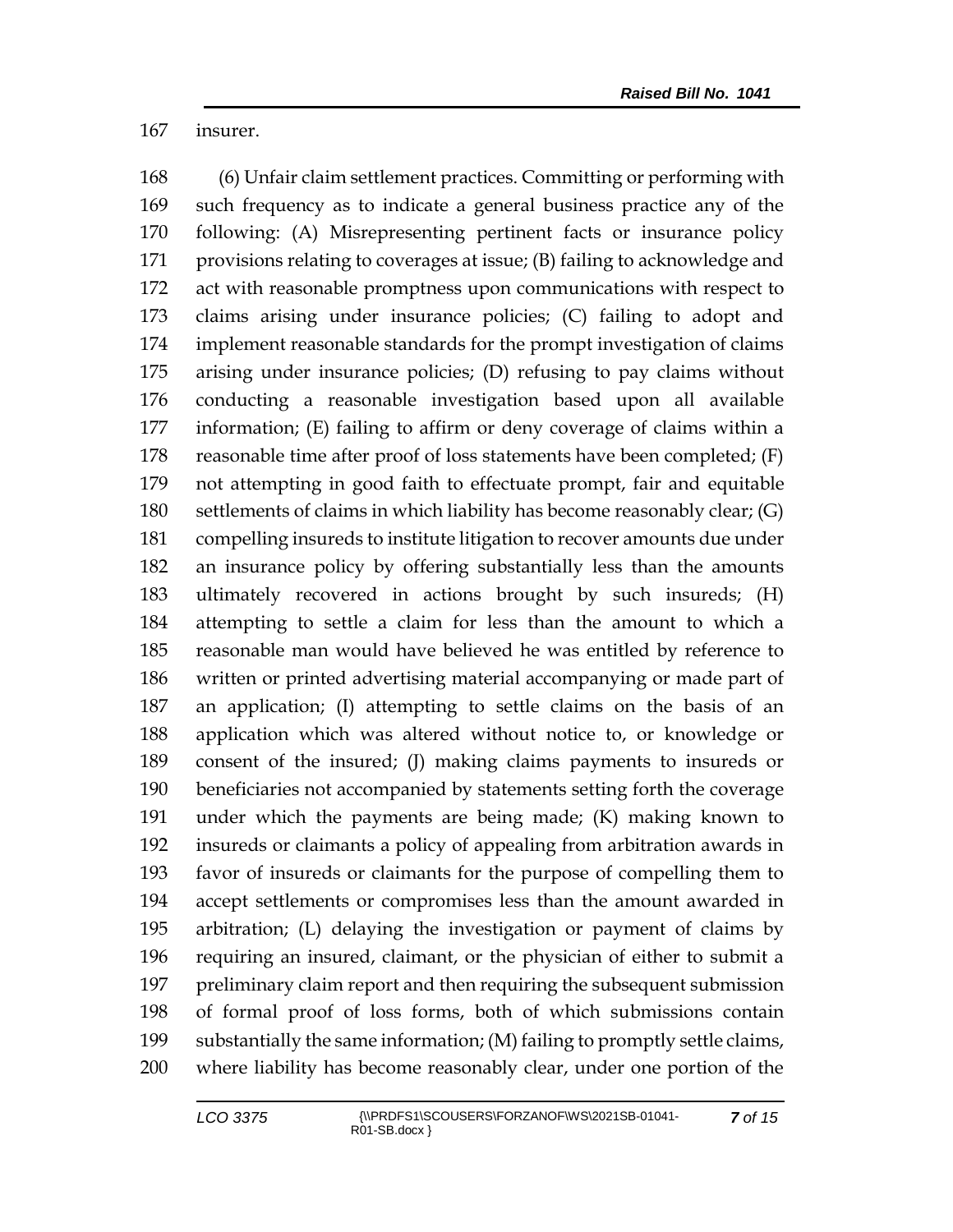insurance policy coverage in order to influence settlements under other portions of the insurance policy coverage; (N) failing to promptly provide a reasonable explanation of the basis in the insurance policy in relation to the facts or applicable law for denial of a claim or for the offer of a compromise settlement; (O) using as a basis for cash settlement with a first party automobile insurance claimant an amount which is less than the amount which the insurer would pay if repairs were made unless such amount is agreed to by the insured or provided for by the insurance policy.

 (7) Failure to maintain complaint handling procedures. Failure of any person to maintain complete record of all the complaints which it has received since the date of its last examination. This record shall indicate the total number of complaints, their classification by line of insurance, the nature of each complaint, the disposition of these complaints, and the time it took to process each complaint. For purposes of this **[**subsection**]** subdivision, "complaint" means any written communication primarily expressing a grievance.

 (8) Misrepresentation in insurance applications. Making false or fraudulent statements or representations on or relative to an application for an insurance policy for the purpose of obtaining a fee, commission, money or other benefit from any insurer, producer or individual.

 (9) Any violation of any one of sections 38a-358, 38a-446, 38a-447, 38a- 488, 38a-825, 38a-826, 38a-828 and 38a-829. None of the following practices shall be considered discrimination within the meaning of section 38a-446 or 38a-488 or a rebate within the meaning of section 38a- 825: (A) Paying bonuses to policyholders or otherwise abating their premiums in whole or in part out of surplus accumulated from nonparticipating insurance, provided any such bonuses or abatement of premiums shall be fair and equitable to policyholders and for the best interests of the company and its policyholders; (B) in the case of policies issued on the industrial debit plan, making allowance to policyholders who have continuously for a specified period made premium payments directly to an office of the insurer in an amount which fairly represents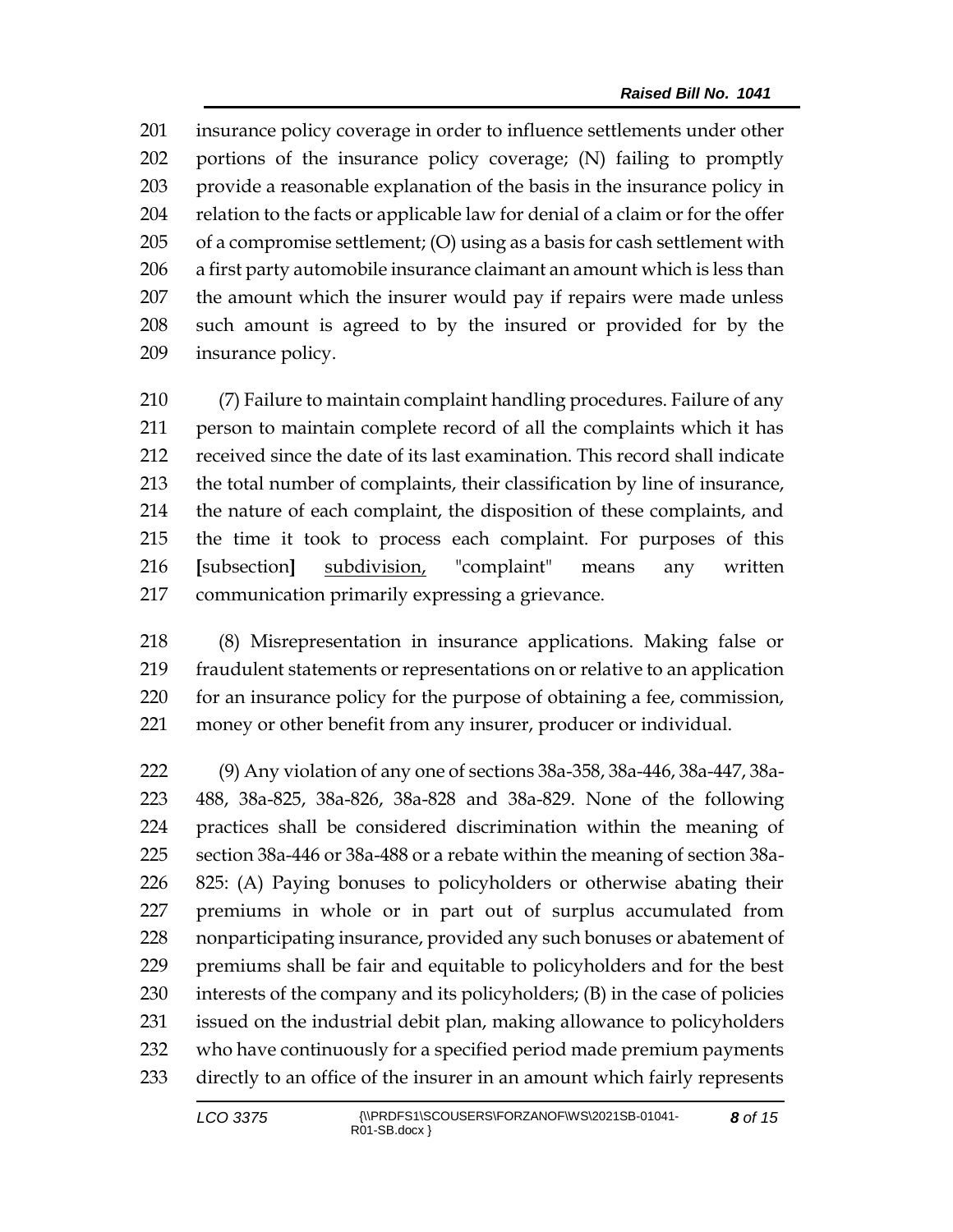$\cdot$  the saving in collection expense; (C) readjustment of the rate of premium for a group insurance policy based on loss or expense experience, or 236 both, at the end of the first or any subsequent policy year, which may be made retroactive for such policy year.

 (10) Notwithstanding any provision of any policy of insurance, certificate or service contract, whenever such insurance policy or certificate or service contract provides for reimbursement for any services which may be legally performed by any practitioner of the healing arts licensed to practice in this state, reimbursement under such insurance policy, certificate or service contract shall not be denied because of race, color or creed nor shall any insurer make or permit any unfair discrimination against particular individuals or persons so licensed.

 (11) Favored agent or insurer: Coercion of debtors. (A) No person may (i) require, as a condition precedent to the lending of money or extension of credit, or any renewal thereof, that the person to whom such money or credit is extended or whose obligation the creditor is to acquire or finance, negotiate any policy or contract of insurance through a particular insurer or group of insurers or producer or group of producers; (ii) unreasonably disapprove the insurance policy provided by a borrower for the protection of the property securing the credit or lien; (iii) require directly or indirectly that any borrower, mortgagor, purchaser, insurer or producer pay a separate charge, in connection with the handling of any insurance policy required as security for a loan on real estate or pay a separate charge to substitute the insurance policy of one insurer for that of another; or (iv) use or disclose information resulting from a requirement that a borrower, mortgagor or purchaser furnish insurance of any kind on real property being conveyed or used as collateral security to a loan, when such information is to the advantage of the mortgagee, vendor or lender, or is to the detriment of 264 the borrower, mortgagor, purchaser, insurer or the producer complying with such a requirement.

```
266 (B) (i) Subparagraph (A)(iii) of this subdivision shall not include the
```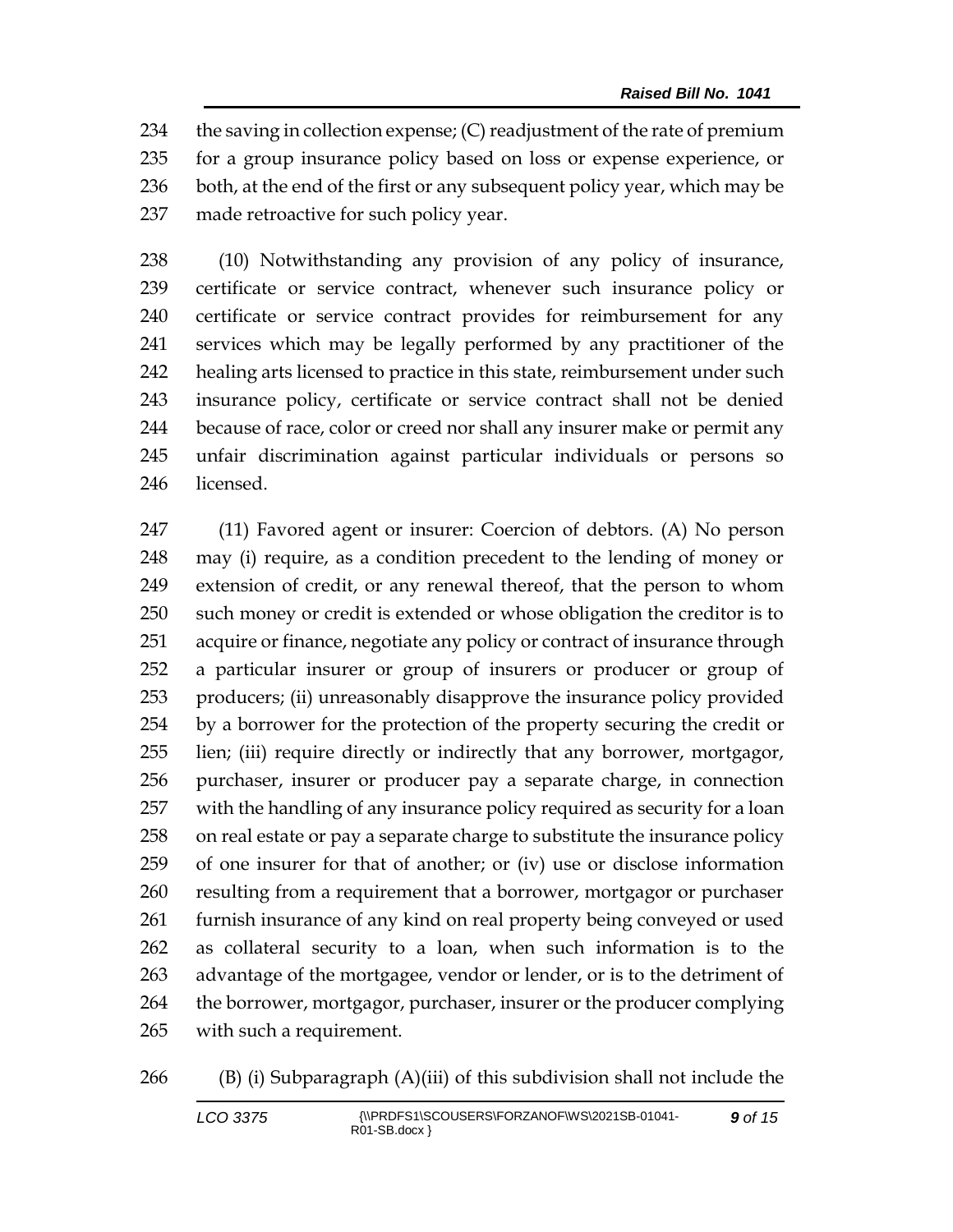interest which may be charged on premium loans or premium advancements in accordance with the security instrument. (ii) For purposes of subparagraph (A)(ii) of this subdivision, such disapproval shall be deemed unreasonable if it is not based solely on reasonable standards uniformly applied, relating to the extent of coverage required and the financial soundness and the services of an insurer. Such standards shall not discriminate against any particular type of insurer, nor shall such standards call for the disapproval of an insurance policy because such policy contains coverage in addition to that required. (iii) The commissioner may investigate the affairs of any person to whom this subdivision applies to determine whether such person has violated this subdivision. If a violation of this subdivision is found, the person in violation shall be subject to the same procedures and penalties as are applicable to other provisions of section 38a-815, subsections (b) and (e) of section 38a-817 and this section. (iv) For purposes of this section, "person" includes any individual, corporation, limited liability company, association, partnership or other legal entity.

 (12) Refusing to insure, refusing to continue to insure or limiting the amount, extent or kind of coverage available to an individual or charging an individual a different rate for the same coverage because of physical disability, mental or nervous condition as set forth in section 38a-488a or intellectual disability, except where the refusal, limitation or rate differential is based on sound actuarial principles or is related to actual or reasonably anticipated experience.

 (13) Refusing to insure, refusing to continue to insure or limiting the amount, extent or kind of coverage available to an individual or charging an individual a different rate for the same coverage solely because of blindness or partial blindness. For purposes of this subdivision, "refusal to insure" includes the denial by an insurer of disability insurance coverage on the grounds that the policy defines "disability" as being presumed in the event that the insured is blind or partially blind, except that an insurer may exclude from coverage any disability, consisting solely of blindness or partial blindness, when such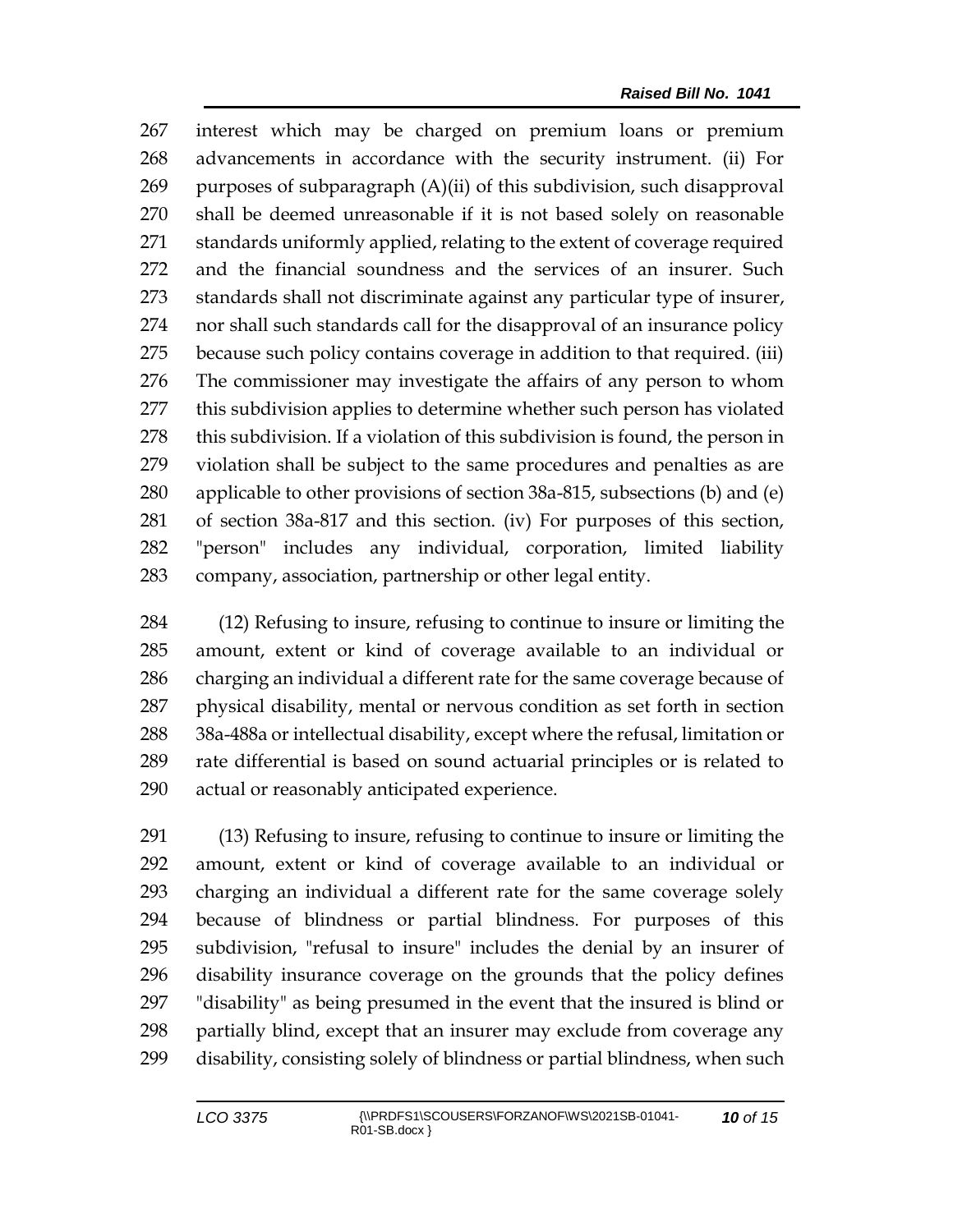condition existed at the time the policy was issued. Any individual who is blind or partially blind shall be subject to the same standards of sound actuarial principles or actual or reasonably anticipated experience as are sighted persons with respect to all other conditions, including the underlying cause of the blindness or partial blindness.

 (14) Refusing to insure, refusing to continue to insure or limiting the amount, extent or kind of coverage available to an individual or charging an individual a different rate for the same coverage because of exposure to diethylstilbestrol through the female parent.

 (15) (A) Failure by an insurer, or any other entity responsible for providing payment to a health care provider pursuant to an insurance policy, to pay accident and health claims, including, but not limited to, claims for payment or reimbursement to health care providers, within the time periods set forth in subparagraph (B) of this subdivision, unless the Insurance Commissioner determines that a legitimate dispute exists as to coverage, liability or damages or that the claimant has fraudulently caused or contributed to the loss. Any insurer, or any other entity responsible for providing payment to a health care provider pursuant to an insurance policy, who fails to pay such a claim or request within the time periods set forth in subparagraph (B) of this subdivision shall pay the claimant or health care provider the amount of such claim plus interest at the rate of fifteen per cent per annum, in addition to any other penalties which may be imposed pursuant to sections 38a-11, 38a-25, 38a-41 to 38a-53, inclusive, 38a-57 to 38a-60, inclusive, 38a-62 to 38a-64, inclusive, 38a-76, 38a-83, 38a-84, 38a-117 to 38a-124, inclusive, 38a-129 to 38a-140, inclusive, 38a-146 to 38a-155, inclusive, 38a-283, 38a-288 to 38a-290, inclusive, 38a-319, 38a-320, 38a-459, 38a-464, 38a-815 to 38a-819, inclusive, 38a-824 to 38a-826, inclusive, and 38a-828 to 38a-830, inclusive. Whenever the interest due a claimant or health care provider pursuant to this section is less than one dollar, the insurer shall deposit such amount in a separate interest-bearing account in which all such amounts shall be deposited. At the end of each calendar year each such insurer shall donate such amount to The University of Connecticut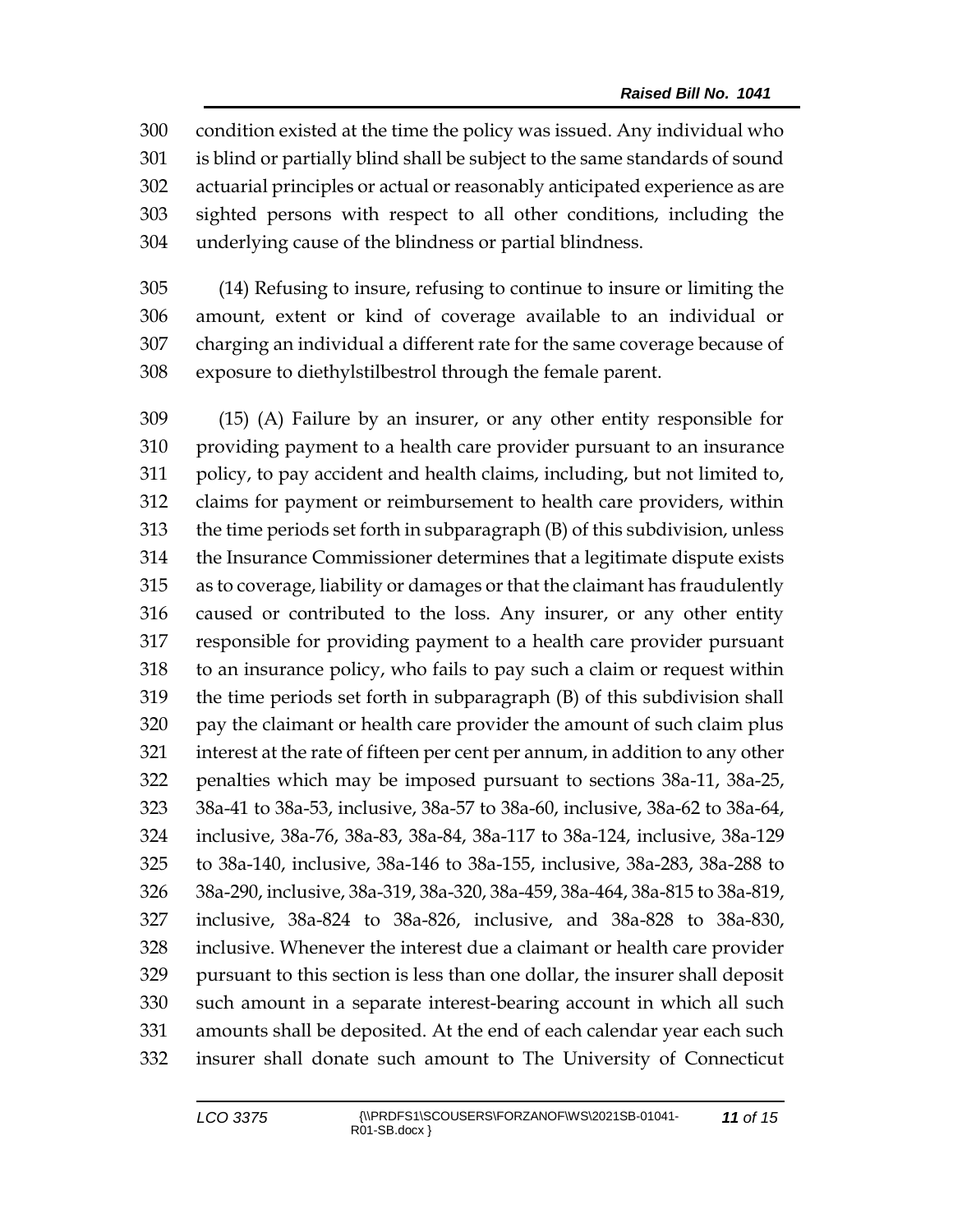Health Center.

 (B) Each insurer or other entity responsible for providing payment to a health care provider pursuant to an insurance policy subject to this section, shall pay claims not later than:

 (i) For claims filed in paper format, sixty days after receipt by the insurer of the claimant's proof of loss form or the health care provider's request for payment filed in accordance with the insurer's practices or procedures, except that when there is a deficiency in the information needed for processing a claim, as determined in accordance with section 38a-477, the insurer shall (I) send written notice to the claimant or health care provider, as the case may be, of all alleged deficiencies in information needed for processing a claim not later than thirty days after the insurer receives a claim for payment or reimbursement under the contract, and (II) pay claims for payment or reimbursement under the contract not later than thirty days after the insurer receives the information requested; and

 (ii) For claims filed in electronic format, twenty days after receipt by the insurer of the claimant's proof of loss form or the health care provider's request for payment filed in accordance with the insurer's practices or procedures, except that when there is a deficiency in the information needed for processing a claim, as determined in accordance with section 38a-477, the insurer shall (I) notify the claimant or health care provider, as the case may be, of all alleged deficiencies in information needed for processing a claim not later than ten days after the insurer receives a claim for payment or reimbursement under the contract, and (II) pay claims for payment or reimbursement under the contract not later than ten days after the insurer receives the information requested.

 (C) As used in this subdivision, "health care provider" means a person licensed to provide health care services under chapter 368d, chapter 368v, chapters 370 to 373, inclusive, 375 to 383c, inclusive, 384a to 384c, inclusive, or chapter 400j.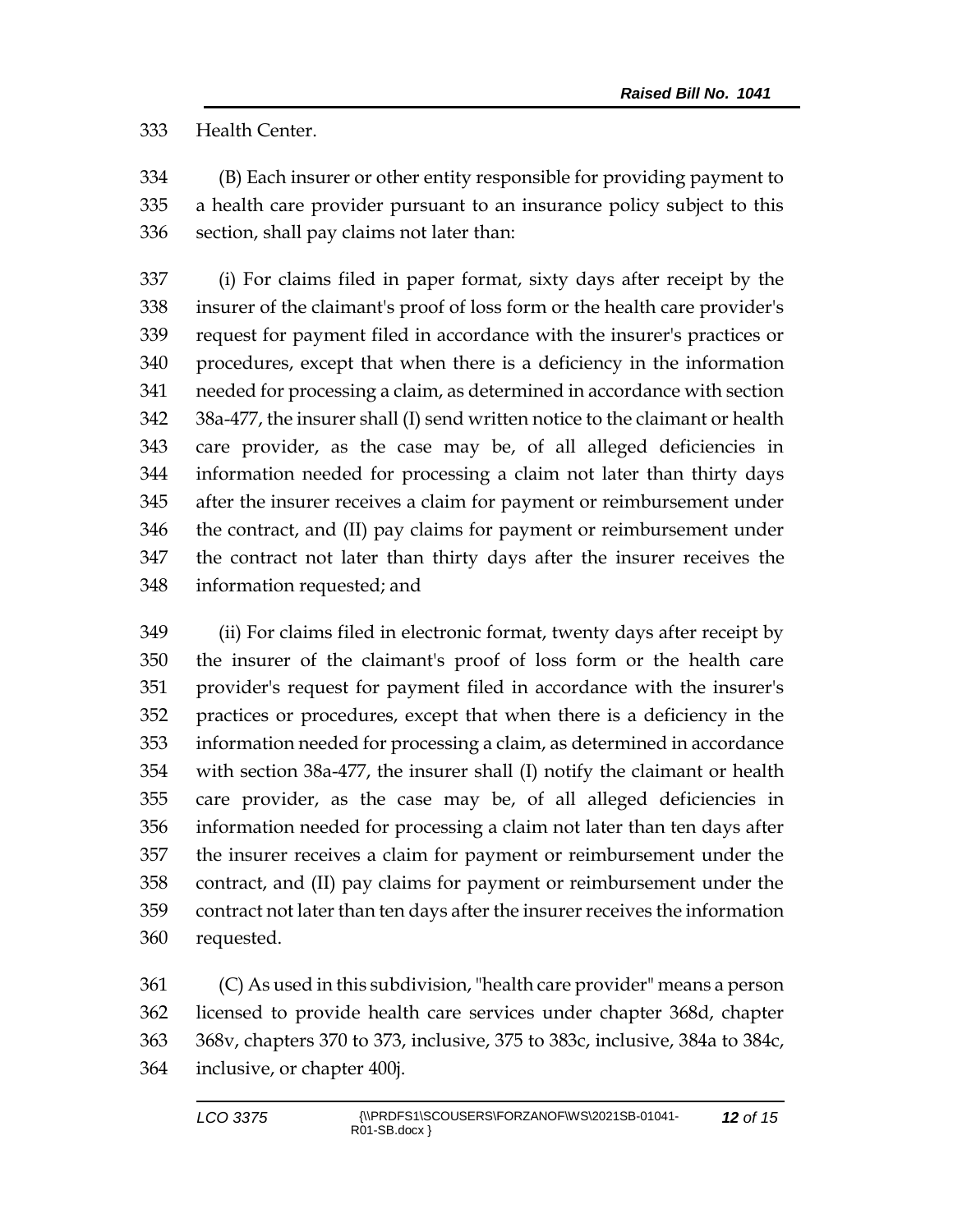(16) Failure to pay, as part of any claim for a damaged motor vehicle under any automobile insurance policy where the vehicle has been declared to be a constructive total loss, an amount equal to the sum of (A) the settlement amount on such vehicle plus, whenever the insurer takes title to such vehicle, (B) an amount determined by multiplying such settlement amount by a percentage equivalent to the current sales tax rate established in section 12-408. For purposes of this subdivision, "constructive total loss" means the cost to repair or salvage damaged property, or the cost to both repair and salvage such property, equals or exceeds the total value of the property at the time of the loss.

 (17) Any violation of section 42-260, by an extended warranty provider subject to the provisions of said section, including, but not limited to: (A) Failure to include all statements required in subsections (c) and (f) of section 42-260 in an issued extended warranty; (B) offering an extended warranty without being (i) insured under an adequate extended warranty reimbursement insurance policy or (ii) able to demonstrate that reserves for claims contained in the provider's financial statements are not in excess of one-half the provider's audited net worth; (C) failure to submit a copy of an issued extended warranty form or a copy of such provider's extended warranty reimbursement policy form to the Insurance Commissioner.

 (18) With respect to an insurance company, hospital service corporation, health care center or fraternal benefit society providing individual or group health insurance coverage of the types specified in subdivisions (1), (2), (4), (6), (10), (11) and (12) of section 38a-469, refusing to insure, refusing to continue to insure or limiting the amount, extent or kind of coverage available to an individual or charging an individual a different rate for the same coverage because such individual has been a victim of family violence.

 (19) With respect to an insurance company, hospital service corporation, health care center or fraternal benefit society providing individual or group health insurance coverage of the types specified in subdivisions (1), (2), (3), (4), (6), (9), (10), (11) and (12) of section 38a-469,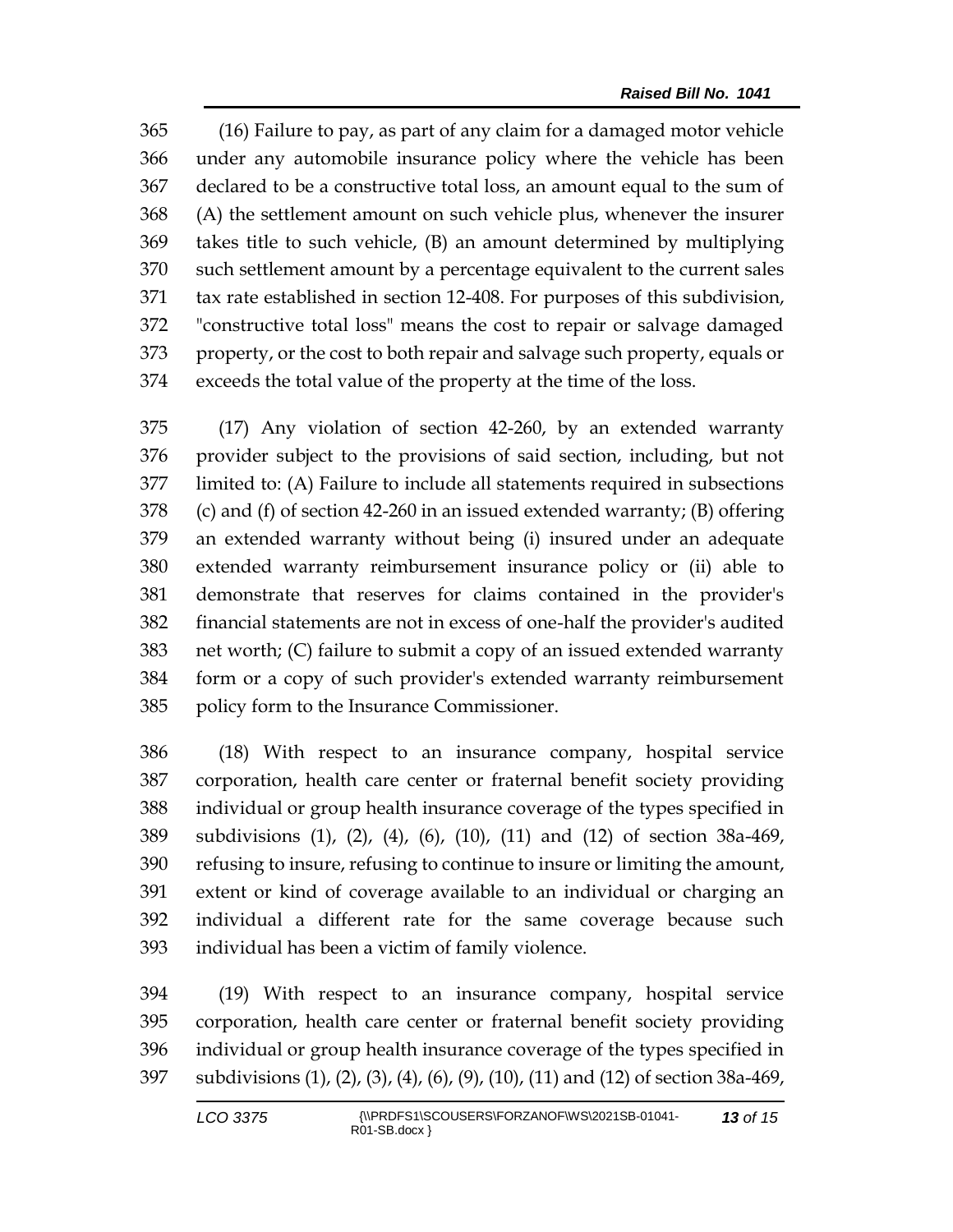refusing to insure, refusing to continue to insure or limiting the amount, extent or kind of coverage available to an individual or charging an individual a different rate for the same coverage because of genetic information. Genetic information indicating a predisposition to a disease or condition shall not be deemed a preexisting condition in the absence of a diagnosis of such disease or condition that is based on other medical information. An insurance company, hospital service corporation, health care center or fraternal benefit society providing individual health coverage of the types specified in subdivisions (1), (2), (3), (4), (6), (9), (10), (11) and (12) of section 38a-469, shall not be prohibited from refusing to insure or applying a preexisting condition limitation, to the extent permitted by law, to an individual who has been diagnosed with a disease or condition based on medical information other than genetic information and has exhibited symptoms of such disease or condition. For the purposes of this **[**subsection**]** subdivision, "genetic information" means the information about genes, gene products or inherited characteristics that may derive from an individual or family member.

(20) Any violation of sections 38a-465 to 38a-465q, inclusive.

 (21) With respect to a managed care organization, as defined in section 38a-478, failing to establish a confidentiality procedure for medical record information, as required by section 38a-999.

(22) Any violation of sections 38a-591d to 38a-591f, inclusive.

(23) Any violation of section 38a-472j.

(24) Any violation of section 2 of this act.

 Sec. 4. (NEW) (*Effective October 1, 2021*) (a) For the purposes of this section:

425  $\qquad$  (1) "Health care sharing ministry" means any person that (A) is not a health carrier, (B) uses the phrase health care sharing ministry, health sharing ministry or any similar phrase to refer to itself, and (C) holds